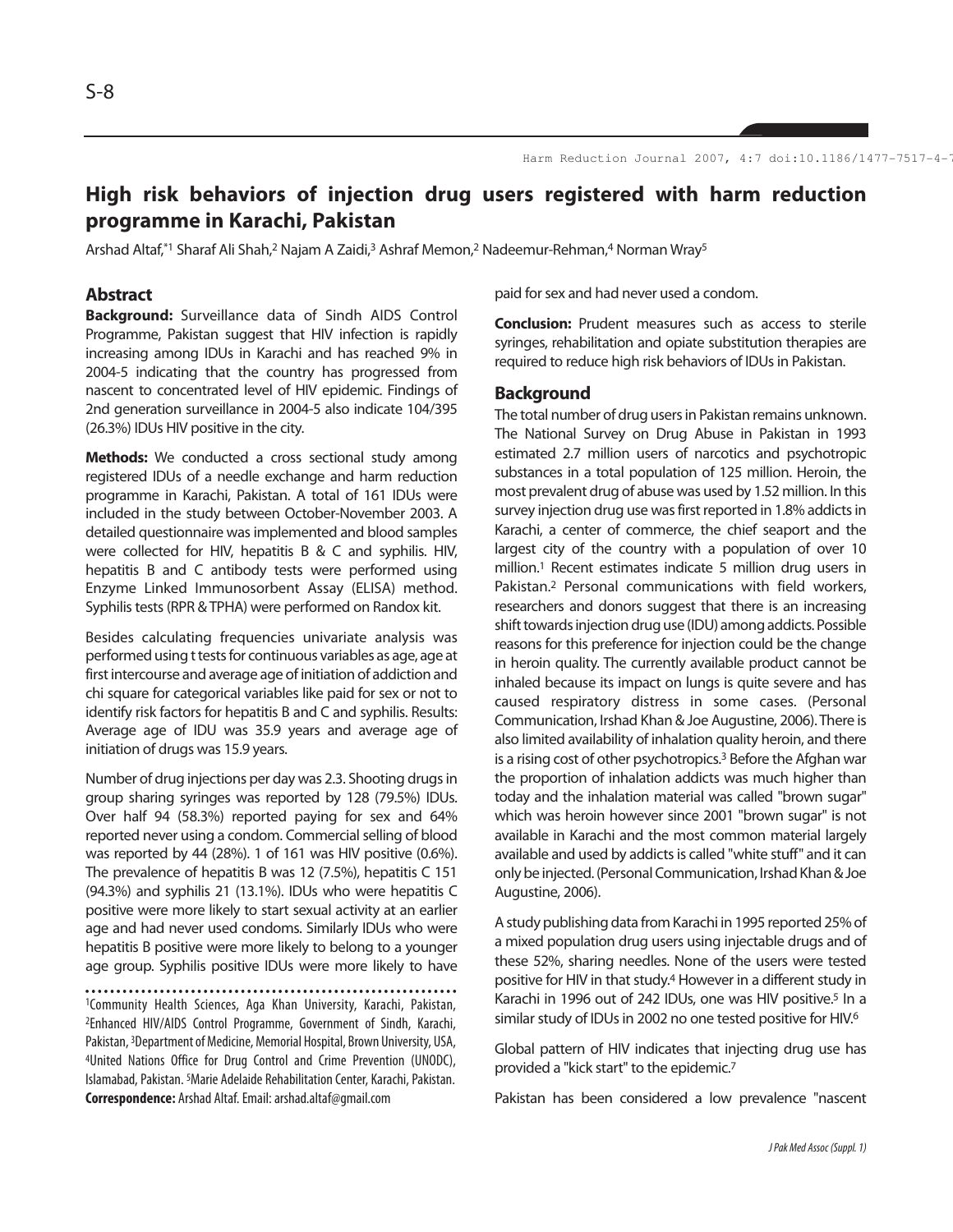epidemic" for HIV/AIDS transmission. However, surveillance data from Sindh (Provincial) AIDS Control Programme suggest that Pakistan may already have progressed from low to concentrated level of HIV epidemic since 2003, when 19 IDUs were confirmed HIV positive in Larkana, a small town in the Sindh Province. This was the first such outbreak reported from Pakistan.<sup>8</sup>

Present study was conducted in 2003 to assess high risk behaviors and prevalence of HIV, hepatitis B and C and syphilis among registered IDUs of a Needle Exchange Programme developed by Marie Adelaide Rehabilitation Programme. This center was established with support of United Nations Office for Drug Control and Crime Prevention (UNODC) and Joint United Nations Programme on HIV/AIDS (UNAIDS) in 2002. In this research correlates to HIV, HCV, HBV and syphilis were studied.

# **Methods Study Setting:**

The Marie Adelaide Rehabilitation Programme's drug Rehabilitation Center with the name of "House of Hope" has been providing services to drug addicts in rural Sindh province for the past 20 years. In 2002 a mapping exercise was conducted by UNAIDS and UNODC. An area near Burns Road in Karachi was identified as having a large number of drug addicts. The locality is an urban slum: a densely populated area with limited waste disposal and no city planning. In July 2002 a needle exchange or 'Dropin Center' was established here with the support of UNAIDS and UNODC. The center had a physician and 10 trained staff, all of them are rehabilitated addicts and with good skills to interact with current addicts. Besides syringe exchange, free condoms, treatment of bacterial sexually transmitted infections (STI), abscess dressing, out patient clinic and bathing the center also provides regular counseling and health education to IDUs. Its working hours are from 7:00 am to 5:00 pm Monday to Saturday and 9:00 am to 1:00 pm on Sundays. A medical doctor provides primary health care during working hours. Outreach workers regularly go in the field to encourage addicts to utilize services of the center. At the time of this study the center was supported by Department for International Development (DFID) through the Futures Group of Europe.

In 2004 a total of 1064 IDUs were registered and 58,145 new syringes were distributed in exchange for 56,846 used syringes. The same year 7815 antiseptic dressings were performed. Number of condoms distributed free of cost was 13,715. Screening for HIV and hepatitis B and C is provided free of cost through the Referral Laboratory of Sindh AIDS Control Programme.

## **Study Design:**

We conducted a cross-sectional study at the Marie Adelaide Rehabilitation Center Needle exchange Program (the Drop-In Center) in October-November 2003. We developed a questionnaire and field tested it prior to implementation. Besides information about basic demographic features the questionnaire also inquired about drug use history, daily spending on drugs and their sources of earning, reuse of injection equipment, sharing of injections, number of times treated for addiction, incarceration, sexual behavior, awareness about hepatitis B & C and HIV/AIDS related information.

Although higher sample size does not compensate for the bias that can be introduced through incomplete questionnaires 161 participants were included in the study although UNODC had fixed the sample size as 150. Inclusion criteria was being an IDU and registered with the harm reduction program for at least six months and willing to participate.

Interviewers were health workers and out reach workers of MARC. They were trained on taking the client in confidence, probing for high-risk practices and specially maintaining an unbiased attitude throughout the interview. A verbal consent was taken from each client before starting the interview and collecting the blood sample. The study was reviewed and approved by Ethical Review Board of the Sindh AIDS Control Programme. At the end of interview the client was encouraged to continue to visit the center.

Epi Info 6 and SPSS 10 were used to enter and analyze the data. SPSS 10 was also used to conduct univariate analysis. After the entry was complete the data were carefully cleaned. Serological results were entered on Microsoft Excel sheet.

## **Laboratory Methods:**

A phlebotomist of Sindh AIDS Control Programme collected blood samples.

The Referral laboratory of Enhanced HIV/AIDS Control Programme, Government of Sindh performed the following serological tests:

- 1. HIV antibody test
- 2. Hepatitis B surface antigen test
- 3. Hepatitis C antibody test
- 4. Rapid Plasma Reagin (RPR) test for syphilis
- 5. Reactive RPR sample were confirmed by TPHA Test

HIV antibody test was performed according to WHO HIV antibody testing strategy guidelines. Initially the HIV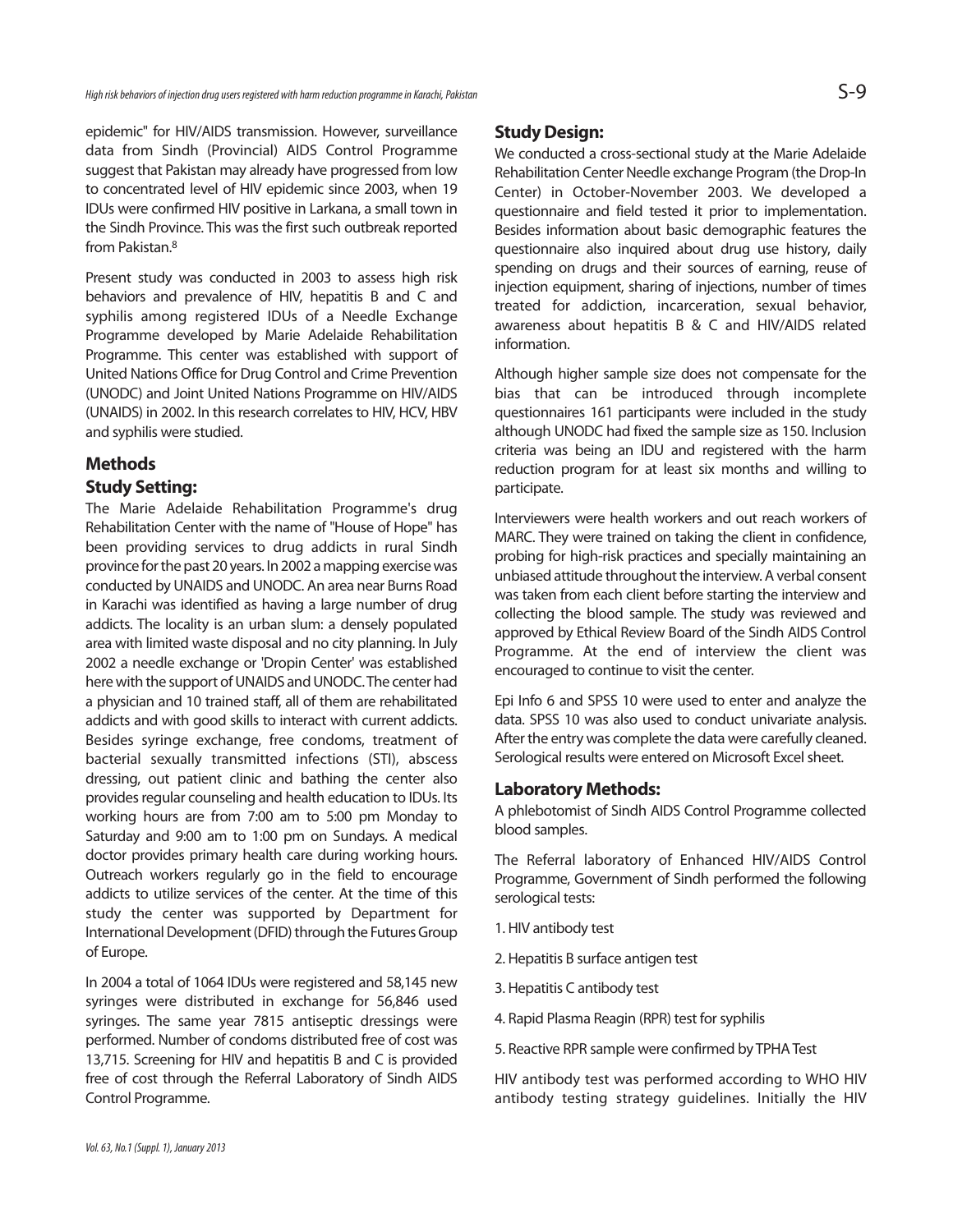antibody test was by the Enzyme Linked Immunosorbent Assay (ELISA) method on Multiscan-MS instrument on Vironostika HIV-Uniform II plus o-Biomeriux kit. Any sample found reactive on initial testing was further tested by another ELISA based assay on different test antigens

(on Enzygonist Anti-HIV 1/2 plus-Dade Behring kit) and by the Immunochromatographic method (Determine-ABBOTT Kit). Any sample with an indeterminate result was confirmed on Western Blot or Line immunoassay method. Ten percent of All Non-Reactive samples were rechecked

Table-1: Socio-demographic, injection use and STI/HIV/AIDS behaviors and knowledge of IDUs in Karachi, Pakistan.

| Characteristic                         |                                                                   | <b>Results N</b> = 161 (%)        |
|----------------------------------------|-------------------------------------------------------------------|-----------------------------------|
| Average age                            |                                                                   | 35.9 years (18-63)                |
| <b>Province of birth</b>               | Sindh                                                             | 98 (60.9)                         |
|                                        | Punjab                                                            | 40 (24.8)                         |
|                                        | <b>NWFP</b>                                                       | 14(8.7)                           |
|                                        | <b>Balochistan</b>                                                | 7(4.3)                            |
|                                        | Outside Pakistan (Afghanistan)                                    | 2(1.2)                            |
| Religion                               | Muslim                                                            | 151 (95)                          |
|                                        | Christian                                                         | 7(4.4)                            |
|                                        | Hindu                                                             | 3(1.8)                            |
| <b>Education</b>                       | No formal education                                               | 111(68.9)                         |
|                                        | <b>Education received</b>                                         |                                   |
|                                        |                                                                   | 47 (29.1) for 7.9 years<br>2(1.2) |
|                                        | <b>Pursuing studies</b>                                           |                                   |
| <b>Married</b>                         | Yes                                                               | 119 (73.3)1                       |
|                                        | No                                                                | 42 (26.1)                         |
| Spending the night (last month)        | At home                                                           | 30(18.6)                          |
|                                        | On streets                                                        | 131 (81.3) 2                      |
| Average monthly income                 |                                                                   | Rs. 3512 (US\$ 61.6)              |
| Daily spending on addiction            |                                                                   | Rs. 102 (US\$ 1.7)                |
| <b>Common types of drugs used</b>      |                                                                   |                                   |
| in injection (last month)              | Heroin (White stuff)                                              | 157 (97.5)                        |
|                                        | Diazepam or Lorazepam                                             | 70 (43.7)                         |
|                                        | Meclizine or Promethazine                                         | 28(17.3)                          |
|                                        | Pheniramine                                                       | 61(37.8)                          |
| <b>Addict in near relatives</b>        |                                                                   |                                   |
| (parents, siblings)                    | Yes                                                               | 30(18.6)                          |
|                                        | No                                                                | 131 (81.3)                        |
| Average age of initiation of drugs     | Age of initiation of drugs                                        | 15.9 years                        |
|                                        | Average time initiation of injection                              | 4.4 years                         |
| Injection drug use (last month)        | Average number of drug injections per day                         | 2.3 {range 1-9 injections)        |
|                                        | Previous day's injection with a new syringe                       | 153 (95)                          |
|                                        | Shooting drugs in group sharing syringes                          | 128 (79.5)                        |
|                                        | Using anyone else's used syringe one to two times in last 30 days | 13(8)                             |
| Paid for sex (last month)              | Female                                                            | 76 (47.2)                         |
|                                        | Male/Transvestite                                                 | 3(1.8)                            |
|                                        | Boy                                                               | 15(9.3)                           |
| Condom use (last month)                | Never used                                                        | 104 (64.5)                        |
|                                        | Sometimes                                                         | 15(9.3)                           |
| <b>Sexually transmitted disease</b>    |                                                                   |                                   |
| symptoms (ever)                        | Urethral discharge                                                | 14(8.6)                           |
|                                        | <b>Genital ulcers</b>                                             | 7(4.3)                            |
| <b>HIV/AIDS knowledge</b>              | Heard about HIV/AIDS                                              | 149 (92.5)                        |
|                                        | Transmitted through sharing syringes                              | 116(72)                           |
|                                        | Transmitted through unsafe sex                                    | 116(72)                           |
|                                        | Transmitted through unscreened blood transfusion                  |                                   |
|                                        |                                                                   | 17(10.5)                          |
| <b>Commercial sale of blood (ever)</b> | Commercially sold blood                                           | 44 (28%)                          |
|                                        | Average time elapsed between interview and last donation          | 9.2 months                        |

1: Average number of years of marriage 17.4 years.

2: Average time of living on streets: 7.9 years.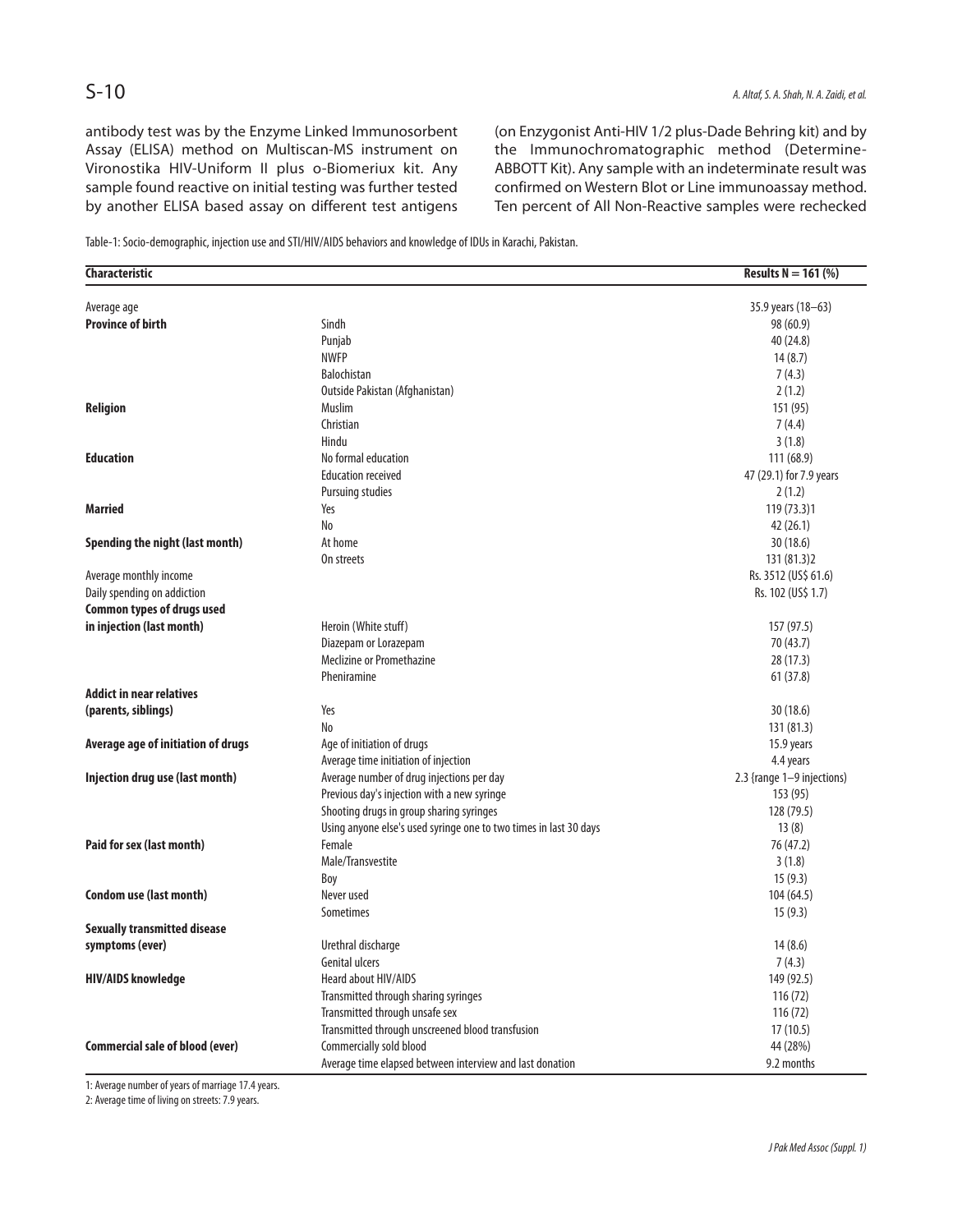by second an ELISA & Immunochromatographic method as quality control.

Hepatitis B and C tests were performed on Human ELISA kits. RPR (Rapid Plasma Reagin) TPHA tests (Treponema pallidum Hemagglutination Assay) were performed on Randox kit.

## **Results**

Social and demographic characteristics are explained in Table-1. Majority (60.9%) of IDUs were born in Sindh however all provinces are represented in the studied group. Average age was 35.9 years with a range of 18-63 years. More than half (73.3%) were married. Muslims were predominant (95%). Almost 70% had received no formal education. A majority of study participants (81.3%) were spending the night on streets. The average time on living on the streets was reported to be 7.9 years. The average time of using injection for addiction was 4.4 years. Most common drug in use was heroin followed by combination of Diazepam and Lorazepam (43.7%) and Pheniramine alone (37.8%). Average number of injection for drugs was calculated to be 2.3. Majority (79.5%) IDUs reported shooting drugs in group sharing injection equipment and 8% reported using someone else's used injection equipment 1-2 times in the last 30 days.

## **Paying for sex and condom use:**

Over half of IDUs in Karachi 94 (58.3%) reported paying for sex. Paid sex with a female was reported by 44 (47.2%) IDUs, whereas paid sex with a male or transvestite was reported by three IDUs. Paying for sex with young boys was reported by 9 (9.3%) IDUs. Sixty IDUs (64%) reported

Table-2: High risk behaviors for hepatitis B, C and syphilis.

**Variable**

never using a condom and eight (9%) informed using a condom sometimes.

# **STI/HIV/AIDS:**

Self reported STI symptoms were reported by 21 (13%) IDUs in Karachi. Majority (92.5%) had heard about AIDS. Seventy two percent informed that HIV transmission is possible by sharing syringes and unsafe sex and 10.5% reported HIV transmission by unsafe blood transfusion.

# **Risk factors of IDUs for Hepatitis B & C and Syphilis:**

Univariate analysis was performed using t tests for continuous variables as age, age at first intercourse and average age of initiation of addiction and chi square for categorical variables like paid for sex or not to identify risk factors for hepatitis B and C and syphilis (Table-2). IDUs who were hepatitis C seropositive were more likely to start sexual activity at an earlier age and had never used condoms. Similarly IDUs who were hepatitis B positive were more likely to belong to a younger age group. There was difference in the age of initiation of addiction. Syphilis positive IDUs were more likely to have paid for sex and had never used a condom. There was significant difference between the average age of study participants, average age of initiation of drugs and mean age of first sexual contact.

## **Serological Results:**

One IDU was HIV positive. The prevalence of hepatitis B was 12 (7.5%), hepatitis C 151 (94.3%) and syphilis 21 (13.1%).

| variable<br><b>Risky behavior for hepatitis B</b> |     | Sero positive N (%) mean (SD) | Sero negative N (%) mean (SD) | P value |
|---------------------------------------------------|-----|-------------------------------|-------------------------------|---------|
| Paid for sex:                                     | Yes | 6(60%)                        | 109 (72.7%)                   | 0.38    |
|                                                   | No  | 4 (40%)                       | 41 (27.4%)                    |         |
| Age                                               |     | 28(8.3)                       | 36.2(9.5)                     | 0       |
| Age of first sexual intercourse                   |     | 12.7(7.1)                     | 15.9(9.7)                     | 0.31    |
| Age of initiation of addiction                    |     | 14.4(4.4)                     | 16(4.7)                       | 0.15    |
| Risk behavior for hepatitis C                     |     |                               |                               |         |
| Paid for sex:                                     | Yes | 110 (72.8%)                   | 5(55.6%)                      | 0.26    |
|                                                   | No  | 41(27.2)                      | 4 (44.4%)                     |         |
| Age                                               |     | 35.7(9.7)                     | 36.2(8.9)                     | 0.88    |
| Age of first sexual intercourse                   |     | 15.5(9.7)                     | 18(8.3)                       | 0.46    |
| Age of initiation of addiction                    |     | 15.8(4.8)                     | 15.3(3.3)                     | 0.75    |
| Risky behavior for syphilis                       |     |                               |                               |         |
| Paid for sex:                                     | Yes | 18 (85.7%)                    | 97 (69.8%)                    | 0.13    |
|                                                   | No  | 3(14.3%)                      | 42 (30.2%)                    |         |
| Age                                               |     | 33.6(6.2)                     | 36(10)                        | 0.27    |
| Age of first sexual intercourse                   |     | 13.3(9.7)                     | 16(9.6)                       | 0.22    |
| Age of initiation of addiction                    |     | 14.1(2.8)                     | 15.9(4.8)                     | 0.23    |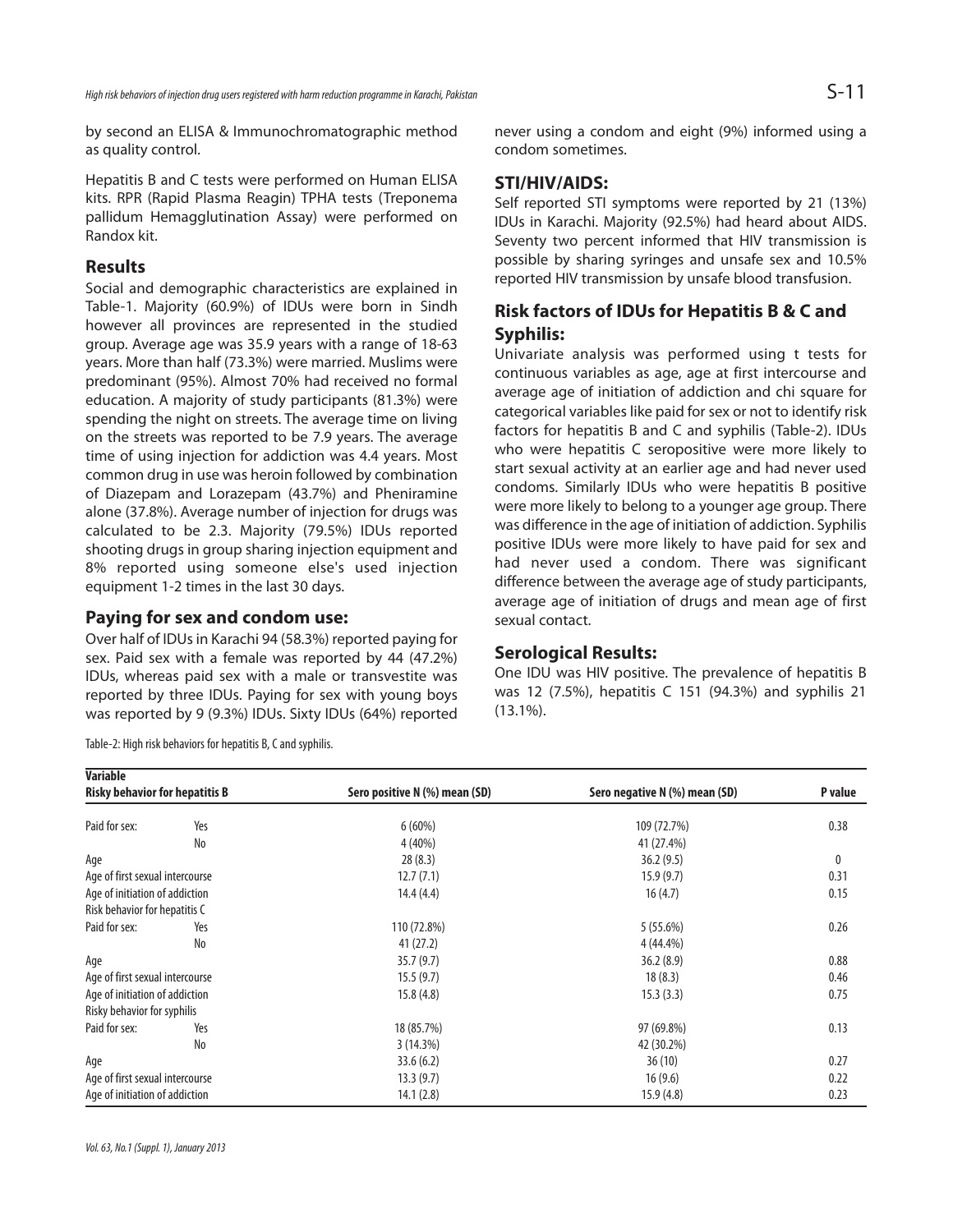# **Discussion**

IDUs in Karachi have very high rates of hepatitis C (94%) which has also been documented in other studies.<sup>9,10</sup> Shooting drugs in group sharing syringes is also very high (79.5%). An alarming situation is the commercial sale of blood (28%). The situation is no different from other parts of the world where the HIV seropositivity rates have sharply increased. The 2004 surveillance data of Sindh AIDS Control Programme suggest HIV prevalence to be (332/3736) 9% progressing from nascent to concentrated level of the epidemic.<sup>11</sup> The data collection for the present study finished in December 2003. The surveillance of Sindh (Provincial) AIDS Control Program is continuous.

In a similar study in Lahore<sup>10</sup> IDUs did not have insight into disease transmission. In Karachi the knowledge of IDUs on HIV/AIDS seems adequate (82%). Awareness about hepatitis B & C as a result of sharing needles and syringes is less (60%).

Approximately 50% IDUs reported being in a treatment programme and majority of IDUs wanted to get rid of their addiction habit but could not do so because of unavailability of facilities or could not afford rehabilitation programmes. A high relapse rate could be related to no organized rehabilitation programmes in Pakistan. Discussion with the available rehabilitation programs indicate that as soon as an addict enters any rehabilitation he is made to quit cold turkey (drugs stopped immediately). Review of needle exchange programs from Australia, Canada, UK, Netherlands and USA by US General Accounting Office and University of California in 1993 indicate that many programs had a link with proper drug treatment facilities.12-14 There is no provision of proper detoxification and opiate substitution programmes in the country. There are only a few private and expensive facilities providing detoxification.

Secondly, while the IDUs are in rehabilitation they do not have any opportunity of developing minor skills or regaining their lost skills (if they have any). While in treatment the addicts are involved in prayer, cleaning, cooking, meditation and some recreation along with an afternoon siesta. The addicts coming out of treatment do not have economic opportunities and this may be one of the reasons for relapse. During rehabilitation along with proper detoxification if they could be provided vocational skills such as woodworking, electrical or motor vehicle maintenance, they may have more economic opportunities.

We could not perform logistic regression analysis to truly assess the correlates of infection (especially hepatitis B) because of low power therefore some correlates may be

subject to confounding. The multivariable analysis of hepatitis C is too common and HIV too rare while there is no difference for syphilis however, a parsimonious model could be run for hepatitis B. Our study was limited to IDUs from one particular area; however, mapping and integrated behavioral and biological study as part of the 2nd generation surveillance system conducted in the city in December 2004 suggests that this is a very mobile population and will change their spots frequently and will not stay in any particular area for long durations. The study also found 104/395 (26.3%) IDUs selected from different spots of Karachi HIV positive.<sup>15</sup>

## **Conclusion**

The entrance of the HIV virus in this high risk groups requires prudent measures of risk, harm reduction and rehabilitation. Immediate efforts are required for development of proper rehabilitation and opiate substitution programmes. Interventions are also needed to prevent commercial selling of blood.

## **Competing Interests:**

The author(s) declare that they have no competing interests.

## **Authors' Contributions:**

AA: As the principal investigator he was responsible for study design, data collection, analysis and report writing and developing the manuscript.

SAS: As the programme manager of Provincial AIDS Control Programme and co investigator he worked directly with AA in the field work and reviewing the report and manuscript as well as seeking ethical approval.

NZ: He worked closely with AA in developing and improving the manuscript.

AM: As the pathologist of Provincial AIDS Control Programme he was responsible for blood sample collection and serological testing.

NR: Representing UNODC he supervised the over all study with AA and also reviewed the report and worked on manuscript.

BrNR: He supervises the overall operations of Marie Adelaide Rehabilitation Programme and provided all administrative and field work support in the study. He also reviewed the manuscript.

## **Acknowledgements**

United Nations Office for Drug Control and Crime Prevention (UNODC), Islamabad, Pakistan provided support to conduct the study.